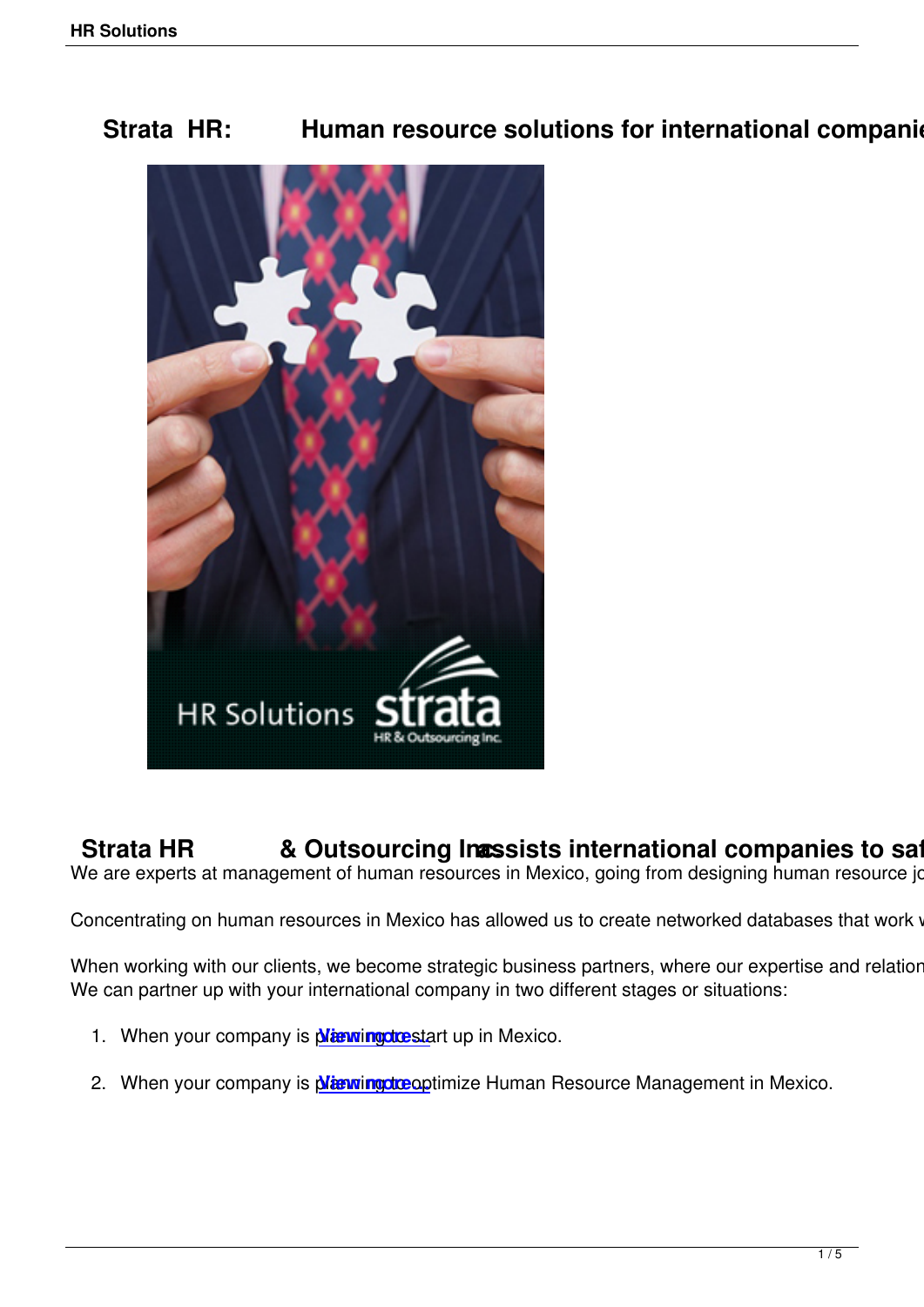## **What we do We are a Focused Group...**

We assist with permanent and contract recruitment, exclusively for the mining industry in Mexico. Concentrating on the mining sector has allowed us to create networked databases that work with precision, categorized to specific mining classifications. As a result we are able to match the right candidates with the right mining jobs quickly.

If you feel that this service could be of value to you, please call us. We will be pleased to provide you with more information about how we may be able to assist you including an outline of our fees.

## **Areas We Work In...**

STRATA HR assists with permanent and contract recruitment across all resource industry disciplines:

*Mining and Resources*

· Geology

· Surveying

· Environmental

· Mining Engineering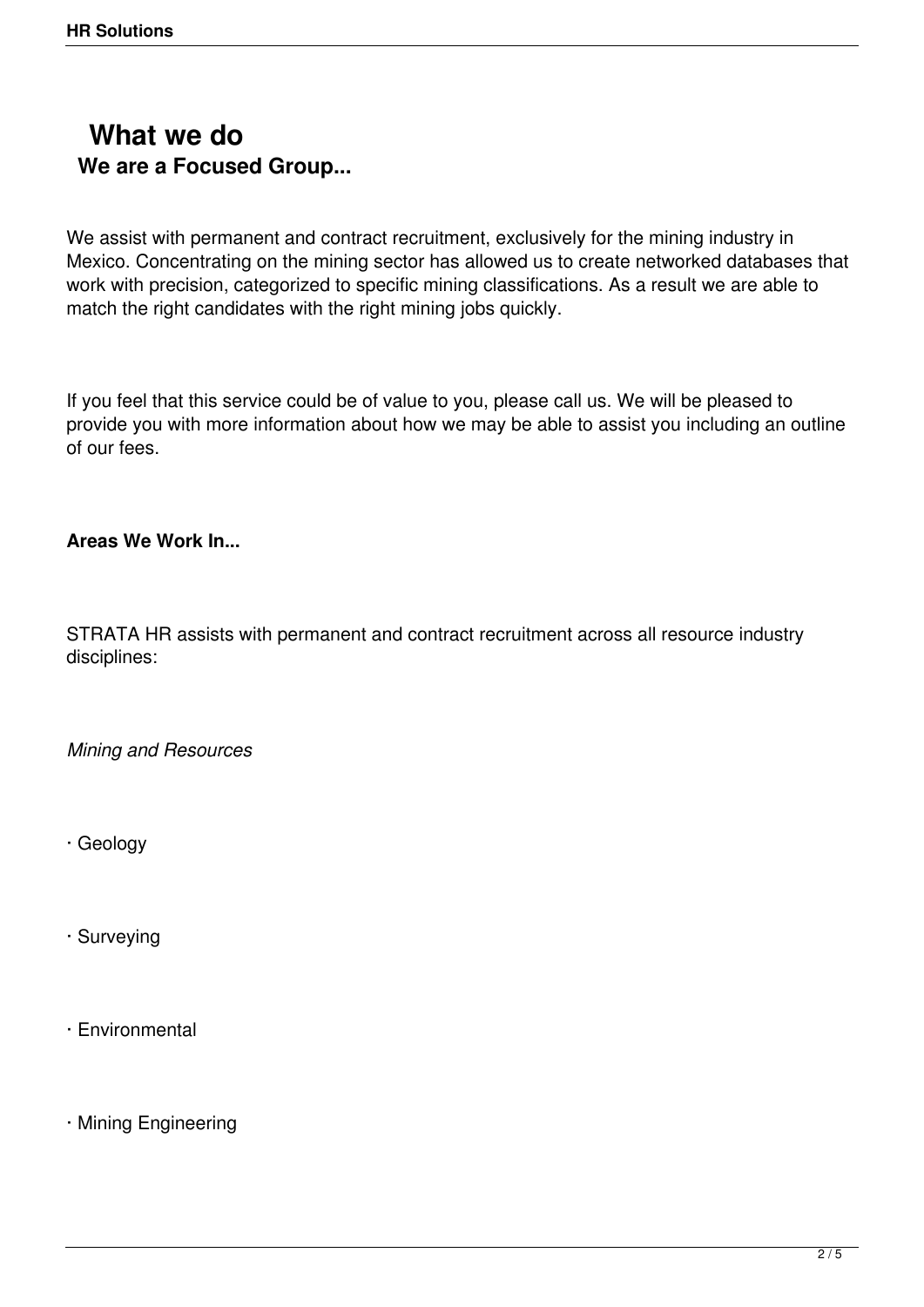*Processing, Maintenance and Engineering*

· Minerals Processing

· Engineering and Maintenance

*Business Services*

- · Supply
- · Accounting
- · Health & Safety
- · Human Resources
- · Administration/Clerical
- · Administration Management
- · Information Technology

*Workforce and Labor Hire*